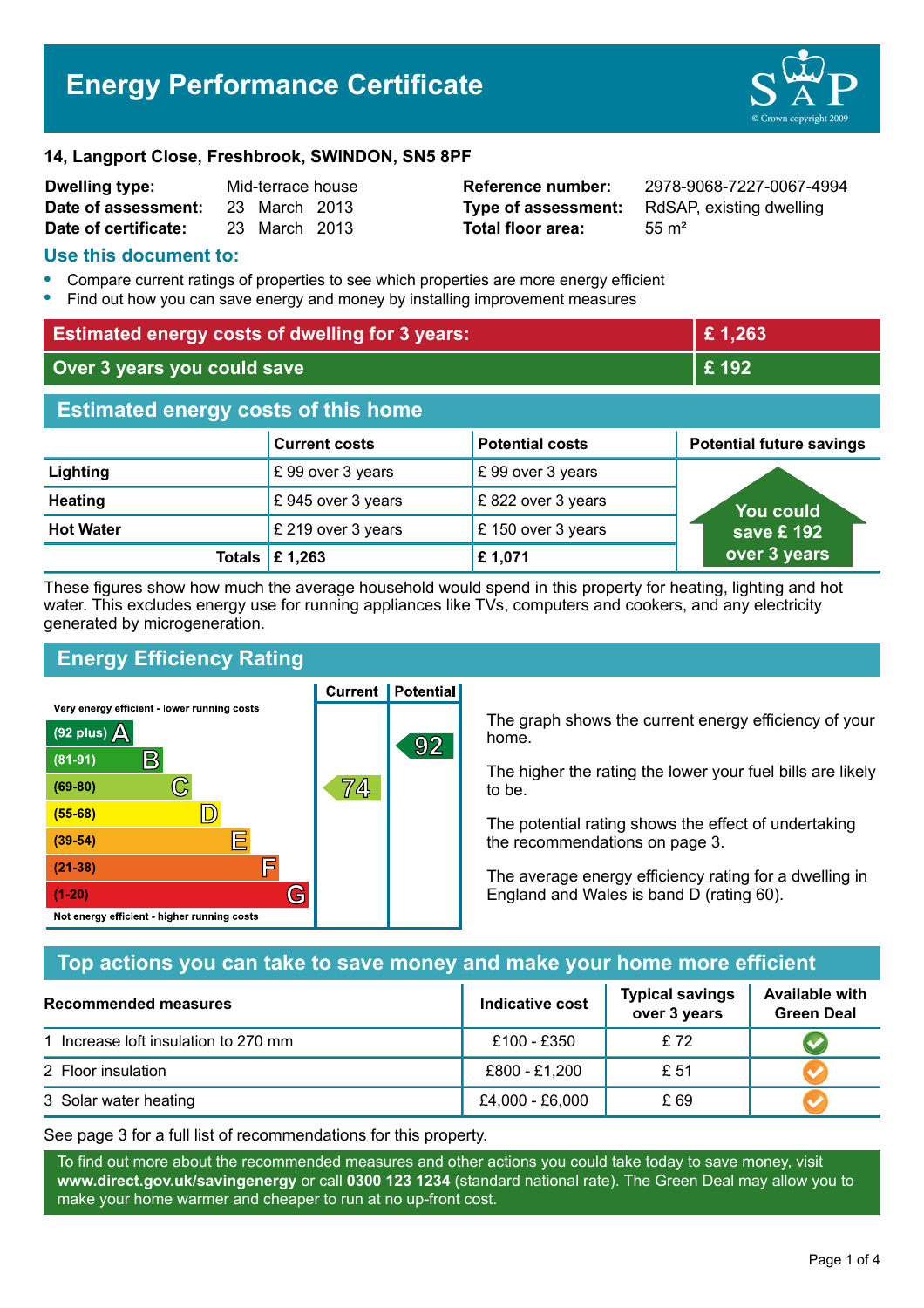**Energy Performance Certificate**

# **Summary of this home's energy performance related features**

| <b>Element</b>        | <b>Description</b>                       | <b>Energy Efficiency</b> |
|-----------------------|------------------------------------------|--------------------------|
| Walls                 | Cavity wall, filled cavity               | ★★★★☆                    |
| Roof                  | Pitched, loft insulation                 | ★★☆☆☆                    |
| Floor                 | Solid, no insulation (assumed)           |                          |
| Windows               | Fully double glazed                      | ★★★☆☆                    |
| Main heating          | Boiler and radiators, mains gas          | ★★★★☆                    |
| Main heating controls | Programmer, room thermostat and TRVs     | ★★★★☆                    |
| Secondary heating     | None                                     |                          |
| Hot water             | From main system                         | ★★★★☆                    |
| Lighting              | Low energy lighting in all fixed outlets | *****                    |

Current primary energy use per square metre of floor area: 153 kWh/m² per year

The assessment does not take into consideration the physical condition of any element. 'Assumed' means that the insulation could not be inspected and an assumption has been made in the methodology based on age and type of construction.

# **Low and zero carbon energy sources**

Low and zero carbon energy sources are sources of energy that release either very little or no carbon dioxide into the atmosphere when they are used. Installing these sources may help reduce energy bills as well as cutting carbon. There are none provided for this home.

# **Opportunity to benefit from a Green Deal on this property**

The Green Deal may enable owners and occupiers to make improvements to their property to make it more energy efficient. Under a Green Deal, the cost of the improvements is repaid over time via a credit agreement. Repayments are made through a charge added to the electricity bill for the property. To see which improvements are recommended for this property, please turn to page 3. You can choose which improvements you want to install and ask for a quote from an authorised Green Deal provider. They will organise installation by an authorised Green Deal installer. If you move home, the responsibility for paying the Green Deal charge under the credit agreement passes to the new electricity bill payer.

For householders in receipt of income-related benefits, additional help may be available.

To find out more, visit **www.direct.gov.uk/savingenergy** or call **0300 123 1234**.

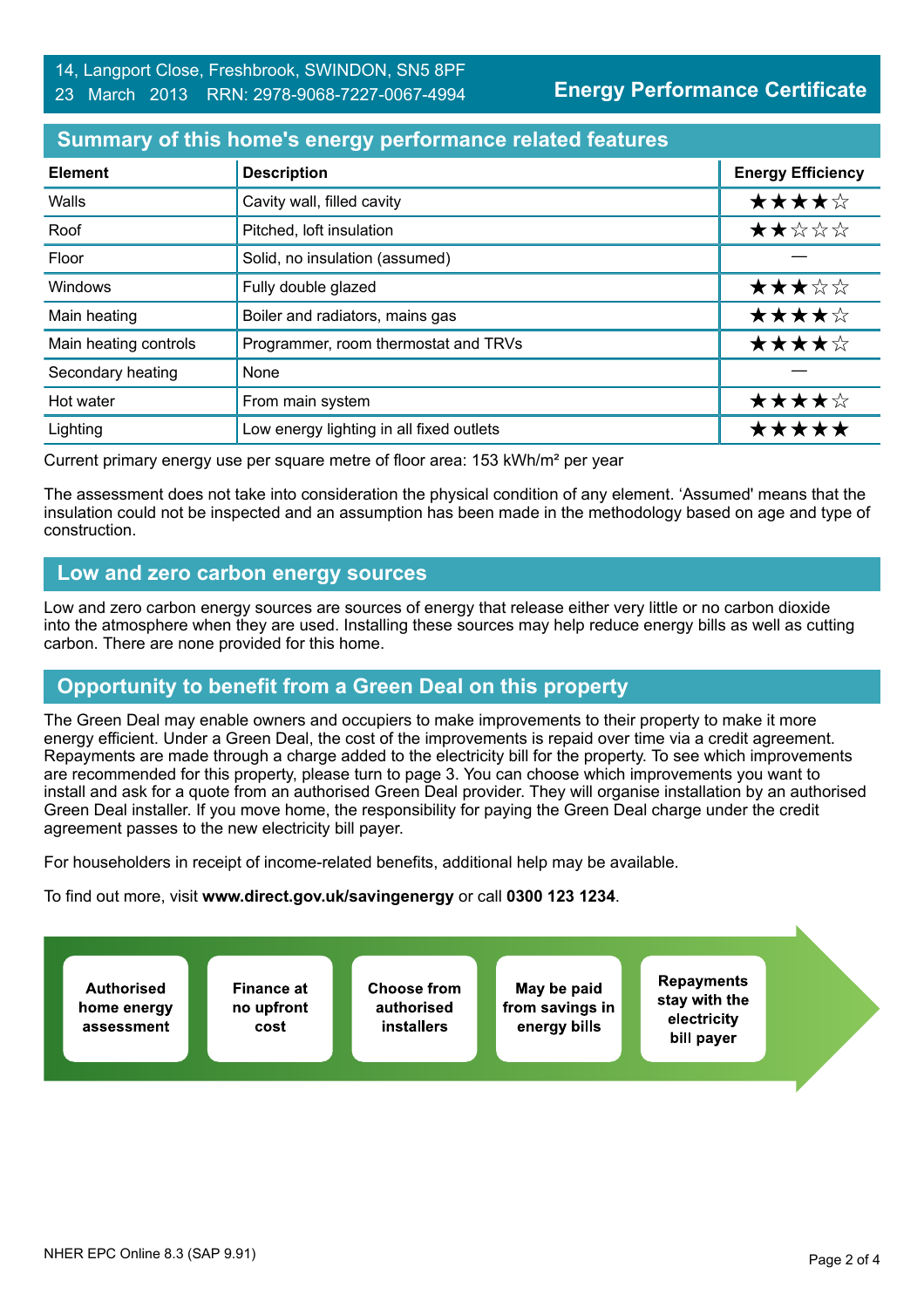#### 14, Langport Close, Freshbrook, SWINDON, SN5 8PF 23 March 2013 RRN: 2978-9068-7227-0067-4994

# **Recommendations**

The measures below will improve the energy performance of your dwelling. The performance ratings after improvements listed below are cumulative; that is, they assume the improvements have been installed in the order that they appear in the table. Further information about the recommended measures and other simple actions you could take today to save money is available at **www.direct.gov.uk/savingenergy**. Before installing measures, you should make sure you have secured the appropriate permissions, where necessary. Such permissions might include permission from your landlord (if you are a tenant) or approval under Building Regulations for certain types of work.

Measures with a green tick are likely to be fully financed through the Green Deal since the cost of the measures should be covered by the energy they save. Additional support may be available for homes where solid wall insulation is recommended. If you want to take up measures with an orange tick  $\bullet$ , be aware you may need to contribute some payment up-front.

| <b>Recommended measures</b>        | <b>Indicative cost</b> | <b>Typical savings</b><br>per year | <b>Rating after</b><br>improvement | <b>Green Deal</b><br>finance |
|------------------------------------|------------------------|------------------------------------|------------------------------------|------------------------------|
| Increase loft insulation to 270 mm | £100 - £350            | £ 24                               | C76                                |                              |
| Floor insulation                   | £800 - £1,200          | £ 17                               | C77                                |                              |
| Solar water heating                | £4,000 - £6,000        | £ 23                               | C78                                |                              |
| Solar photovoltaic panels, 2.5 kWp | £9,000 - £14,000       | £ 242                              | <b>B91</b>                         |                              |
| Wind turbine                       | £1,500 - £4,000        | £19                                | A92                                |                              |

# **Choosing the right package**

Visit **www.epcadviser.direct.gov.uk**, our online tool which uses information from this EPC to show you how to save money on your fuel bills. You can use this tool to personalise your Green Deal package. Public services all in one place of the place of the place of the place of the place of the place of the place of the place of the place of the place of the place of the place of the pl



| <b>Green Deal package</b>          | <b>Typical annual savings</b> |
|------------------------------------|-------------------------------|
| Loft insulation                    | Total savings of £24          |
| Electricity/gas/other fuel savings | $f0/$ $f24/$ $f0$             |

You could finance this package of measures under the Green Deal. It could **save you £24 a year** in energy costs, based on typical energy use. Some or all of this saving would be recouped through the charge on your bill.